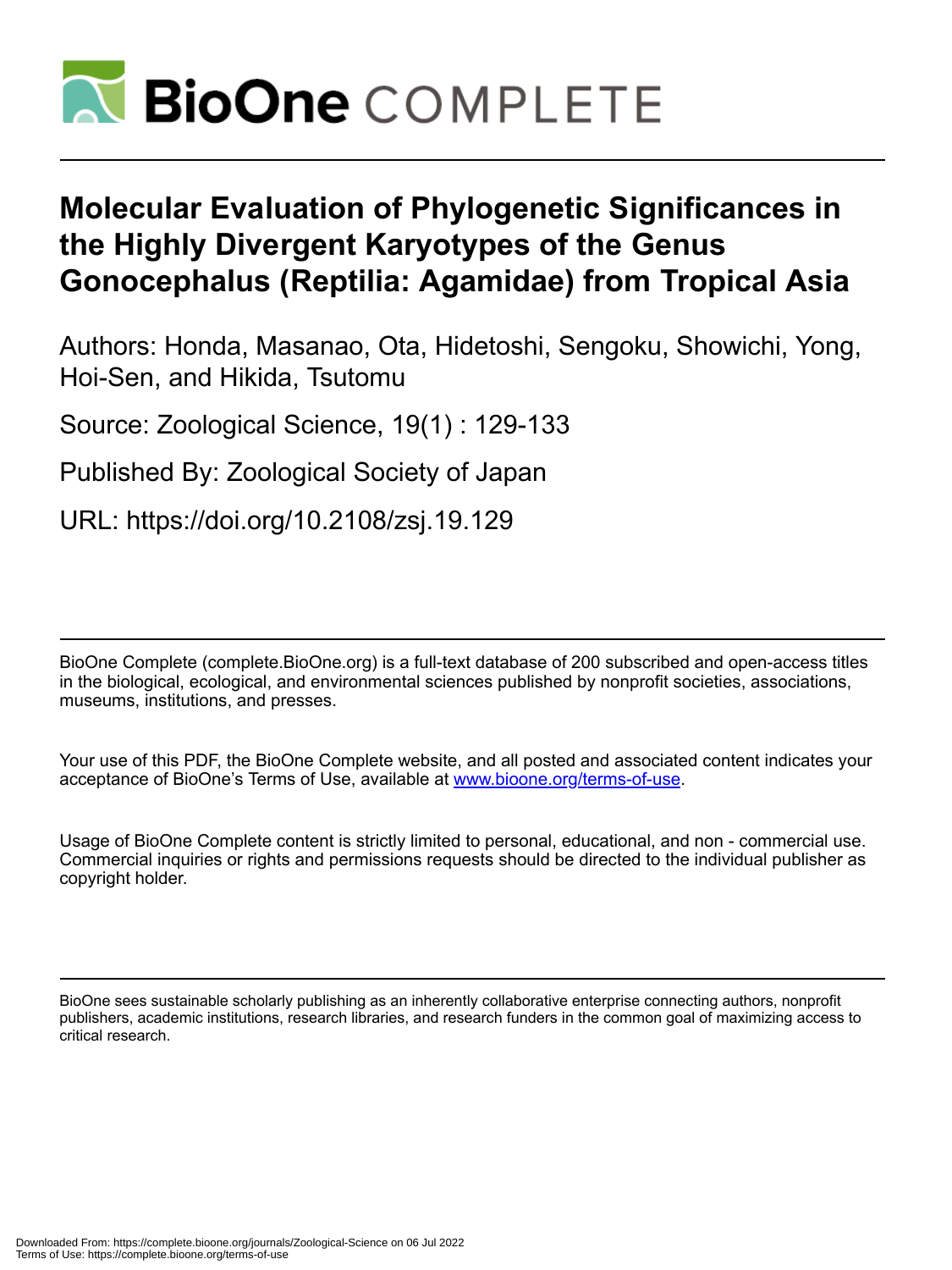# **Molecular Evaluation of Phylogenetic Significances in the Highly Divergent Karyotypes of the Genus** *Gonocephalus* **(Reptilia: Agamidae) from Tropical Asia**

Masanao Honda<sup>1\*</sup>, Hidetoshi Ota<sup>1</sup>, Showichi Sengoku<sup>2</sup>, Hoi-Sen Yong $^3$  and Tsutomu Hikida $^4$ 

 *Tropical Biosphere Research Center, University of the Ryukyus, Nishihara, Okinawa, 903-0213 Japan, Japan Wildlife Research Center, Shitaya, Taito, Tokyo, 110-8676 Japan, Department of Zoology, University of Malaya, Kuala Lumpur, 59100 Malaysia, Department of Zoology, Graduate School of Science, Kyoto University, Sakyo, Kyoto, 606-8502 Japan*

**ABSTRACT**—The Oriental large-bodied crested dragons of the genus *Gonocephalus* are known to include two distinct karyomorphs. To evaluate their phylogenetic significances, we conducted phylogenetic analyses of the genus together with other agamid genera on the basis of 862 base positions of mitochondrial 12S and 16S rRNA genes. Results suggested the presence of two distinct lineages within *Gonocephalus*, of which one, represented by *G. robinsonii* that has a 2n=32 karyotype, was closer to other Oriental agamid genera than to the other congeneric lineage. Monophyly of the latter, characterized by unique chromosomal arrangement among agamid genera (2n=42 karyotype), was confirmed. It is thus likely that states of morphological characters shared between the two lineages are derived through convergence, or represent symplesiomorphy. Our results also suggest that the karyological similarity between *G. robinsonii* and several Australian agamids, pointed out in a previous study, is actually attributable to homoplasy rather than their recent common ancestry.

**Key Words**: Agamidae, *Gonocephalus*, mitochondrial DNA, phylogeny, biogeography

## **INTRODUCTION**

The agamid genus *Gonocephalus* Kaup, 1825, originally considered as consisting of 29 species distributed in Southeast Asia, Australia, New Guinea and the Solomons (Wermuth, 1967), was highlighted as a zoogeographical exception because of its occurrence on both sides of the Wallacia, a border of the Oriental and Australian faunal realms (e.g., Darlington, 1957). In his unpublished dissertation, Moody (1980), on the basis of cladistic analyses using morphological characters, argued that species of the genus *Gonocephalus* from Australia, New Guinea and the Solomons were not actually closely related to the Oriental congeners. He thus re-assigned the former to the resurrected genus *Hypsilurus* Peters, 1867. Such an arrangement, published by Welch *et al.* (1990), was favored by recent immunological (Baverstock and Donnellan, 1990; King, 1990), karyological (Ota *et al.*, 1992), electron-micro-

\* Corresponding author: Tel. +81-98-895-8937; FAX. +81-98-895-8966. E-mail: g019002@lab.u-ryukyu.ac.jp scopic (Ananjeva and Matveyeva-Dujsebayava, 1996), and molecular studies (Honda *et al.*, 2000; Macey *et al.*, 2000).

Recent karyological studies further revealed prominent chromosomal variation within *Gonocephalus* sensu stricto: four of the five species examined shared a  $2n = 42$  karyotype including 22 biarmed macrochromosomes, whereas the remainder, *G. robinsonii*, had a 2n = 32 karyotype including no more than 12 macrochromosomes (Ota *et al.*, 1992; Diong *et al.*, 2000). Based on the fact that the former arrangement is exceptional as of the agamid karyotype, Diong *et al.* (2000) interpreted it as a synapomorph of *Gonocephalus* exclusive of *G. robinsonii*, and went so far as to argue for the possible paraphyletic nature of the genus. They, on the basis of similarities in the number of microchromosomes between *G. robinsonii* and a few Australian agamids, also noted that *G. robinsonii* may be an Asiatic representative of the Australian agamid radiation, like *Physignathus cocincinus* (Honda *et al.*, 2000; Macey *et al.*, 2000). However, these hypotheses seriously suffer due to the lack of appropriate phylogenetic analysis of chromosome characters and of comparable karyological data for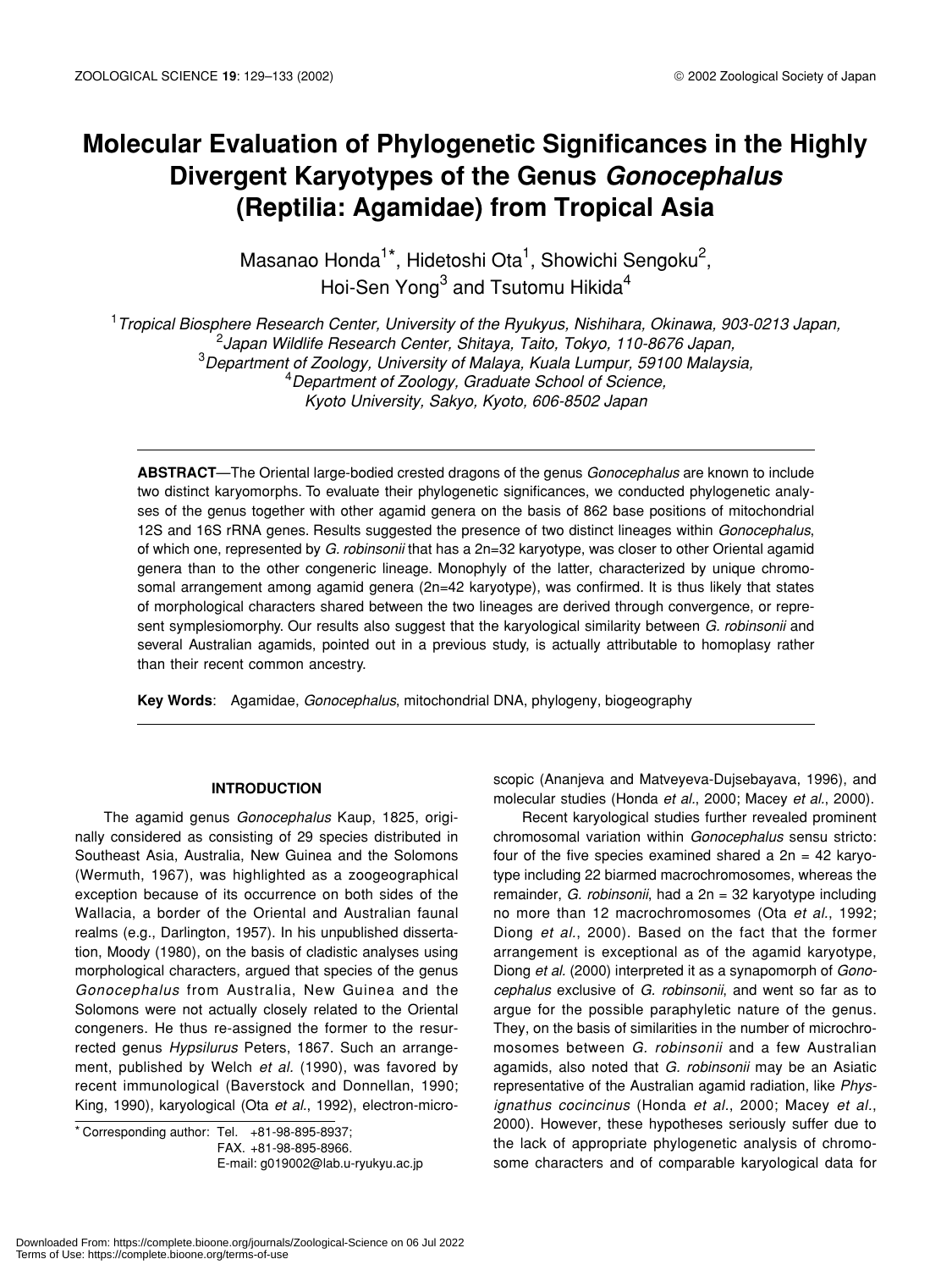

**Fig. 1. (A)** Neighbor-joining (NJ) dendrogram derived from distance matrix from 12S and 16S rRNA sequence data. Numbers beneath branches are BPs at least 50% of the 1,000 bootstrap replications. Nodes with bold numbers indicate relationships referred to in the text. Bar equals 0.1 unit of Kimura's two-parameter distance. Published data for the diploid chromosome numbers (2n) are given in parentheses (DeSmet, 1981; Witten, 1983; Solleder and Schmid, 1988; Ota *et al.*, 1992; Ota and Hikida, 1989; Diong *et al.*, 2000; Ota, unpubl data). Although Groups II–IV complex is mainly distributed in Australasia, *Physignathus cocincinus* is occurs in the continental part of Southeast Asia. **(B)** Maximum-likelihood (ML) dendrogram (ln likelihood=–11727.6). Branches without BP values were not supported in≥50% of the 100 bootstrap replicates. Bar equals 0.1 unit. Bold numbers above branches are identical with those in NJ and MP dendrograms. **(C)** Maximum parsimony (MP) dendrogram using heuristic option (one parsimonious tree, 2,418 steps, 448 bp informative under the condition of parsimony, consistency index=0.45, homoplasy index=0.55, retention index=0.48). Branches without BP values were not supported in≥50% of the 1,000 bootstrap replicates.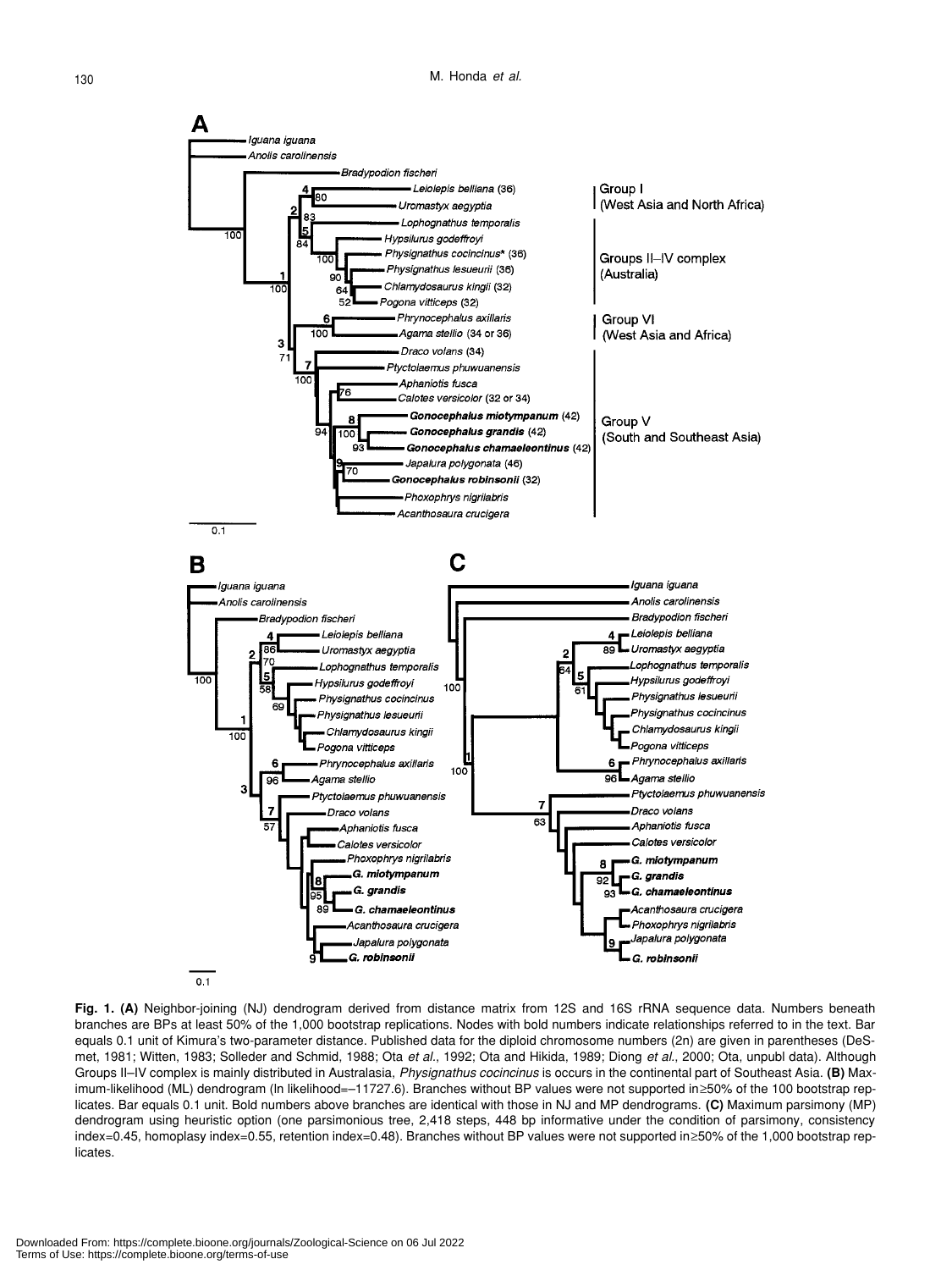many other related genera.

In the present study, we examined the phylogenetic relationships of the two karyomorphs of *Gonocephalus* and other agamid genera by analyzing mitochondrial DNA sequence data. Our purposes are to examine consistency between patterns in chromosomal and phyletic diversification within the *Gonocephalus*, and to test the closer affinity of *G. robinsonii* to the Australian agamids as hypothesized by Diong *et al.* (2000).

#### **MATERIALS AND METHODS**

Three species of the *Gonocephalus* sensu stricto, *G. chamaeleontinus* from West Malaysia and Indonesia, *G. miotympanum* from Borneo and *G. robinsonii* from West Malaysia (Welch *et al.*, 1990; Manthey and Grossmann, 1997), were newly examined in the present study (see Appendix for locality data of specimens examined). We incorporated published data representing the six major agamid groups of Moody (1980) (Groups I–VI), the Chamaeleonidae (*Bradypodion fischeri*), the Polychridae (*Anolis carolinensis*), and the Iguanidae (*Iguana iguana*) (see Appendix for accession numbers). Of these, the last three species were regarded as outgroups, because these families are considered to be basal to the Agamidae (Frost and Etheridge, 1989; Macey *et al.*, 1997; Honda *et al.*, 2000)

Extraction, amplification and sequencing of DNA are described in detail elsewhere (Honda *et al.*, 1999a, b). A part of mitochondrial 12S and 16S rRNA genes consisting of approximately 860 base pairs (bp) were amplified using the polymerase chain reaction (PCR) with primers L1091, H1478, L2606, and H3056 (Kocher *et al.*, 1989; Hedges *et al.*, 1993). Alignments for DNA sequences were unambiguously determined based on maximum nucleotide similarity following Honda *et al.* (2000).

The neighbor-joining (NJ) method (Saitou and Nei, 1987) was applied to infer relationships among taxa on the basis of a pairwise matrix of the distance from Kimura's (1980) two-parameter model, using CLUSTAL X 1.8 (Thompson *et al.*, 1994). The maximum-likelihood (ML, empirical base frequencies and equal rate substitution model) and maximum-parsimony (MP, no bias between transition and transversion) analyses were also conducted using heuristic search option of PAUP\* 4.0b (Swofford, 1998). In these three analyses, gap sites were excluded, and confidences of branched were assessed by bootstrap resamplings (Felsenstein, 1985).

#### **RESULTS**

The amplified fragment of the 12S and 16S rRNA genes consisted of 862 total sites. Of these, however, 201 sites involved in the insertion or deletion were excluded from phylogenetic analyses. The NJ dendrogram derived from aligned sequences is shown in Fig. 1A. The monophyly of the Agamidae was supported in all bootstrap iterations (node 1: 100%). The ingroup portion of this dendrogram was divided into two major lineages. One of the major clusters (node 2: 83%) further split into two subclusters (nodes 4, 5), of which node 4 (80%) consisted of West Asian and North African primitive agamids (*Leiolepis* and *Uromastyx*: Group I sensu Moody, 1980), whereas node 5 (84%) accommodated Australian genera including *Hypsilurus* that had been previously assigned to *Gonocephalus* (Groups II–IV complex). The other major cluster (node 3: 71%) split into two subclusters (nodes 6, 7), of which node 6 (100%) consisted of West Asian and African derived agamids (*Agama* and *Phrynocephalus*: Group VI). Node 7 (100%), on the other hand, contained Southeast Asian derived agamids (*Acanthosaura*, *Aphaniotis*, *Calotes*, *Draco*, *Gonocephalus*, *Japalura*, *Phoxophrys* and *Ptyctolaemus*: Group V). Within this node, *G. chamaeleontinus*, *G. grandis* and *G. miotympanum* (node 8: 100%), and *G. robinsonii* and *J. polygonata* (node 9: 70%) constituted exclusive clusters, respectively.

Relationships depicted as a result of ML (Fig. 1B) and MP analyses (Fig. 1C) showed no inconsistency with those expressed in the NJ dendrogram in terms of topology of nodes 1–9, except for the absence of node 3 in MP. However, when the Kishino and Hasegawa (1989) test and Templeton (1983) test were applied to ML and MP dendrograms, respectively, topologies in Fig. 1B and Fig. 1C were not significantly different from those in alternative hypotheses in which *Gonocephalus* was constrained monophyletic (P=0.130 and 0.167, respectively).

### **DISCUSSION**

Several authors pointed out that there are two typical karyomorphs in the family Agamidae, of which one consists of 2n=34 or 36 chromosomes including 12 biarmed macrochromosomes and 22 or 24 microchromosomes, whereas the other of 2n=46 or 48, all telocentric chromosomes without a distinct size break (Bickham, 1984; King, 1981; Moody and Hutterer, 1978; Olmo, 1986; Ota and Hikida, 1989; Solleder and Schmid, 1988; Witten, 1983). One of these karyomorphs is considered to be derived from the other through a series of Robertsonian rearrangements of macrochromosomes, sometimes accompanied by addition or deletion of a pair of microchromosomes (Bickham, 1984; King, 1981). Based on these empirical assumptions, Ota *et al.* (1992) and Diong *et al.* (2000) hypothesized that the 2n=42 karyomorph with 22 biarmed macrochromosomes and 20 microchromosome of *Gonocephalus bellii*, *G. chamaeleontinus*, *G. grandis*, *G. liogaster* and *G. miotympanum* represents a highly specialized state. The latter authors also considered such an arrangement to be a strong evidence for the monophyly of those species against *G. robinsonii*, a species having 2n=32 karyotype including only 12 biarmed macrochromosomes, and further assumed the latter species to be distant from other congeners phylogenetically.

Present results, consistently indicating the monophyly of the "2n=42 species" of *Gonocephalus* against *G. robinsonii* and other related genera with high bootstrap values, offer a substantial support to these hypotheses, although the number of species examined in the present study is too small to draw any definite conclusion. The states of morphological characters shared between *G. robinsonii* and other congeners (i.e., diagnostic characters of *Gonocephalus*), such as the presence of tubercular scales among otherwise homologous granular scales (Manthey and Grossmann, 1997), thus appear to be derived from convergence or rep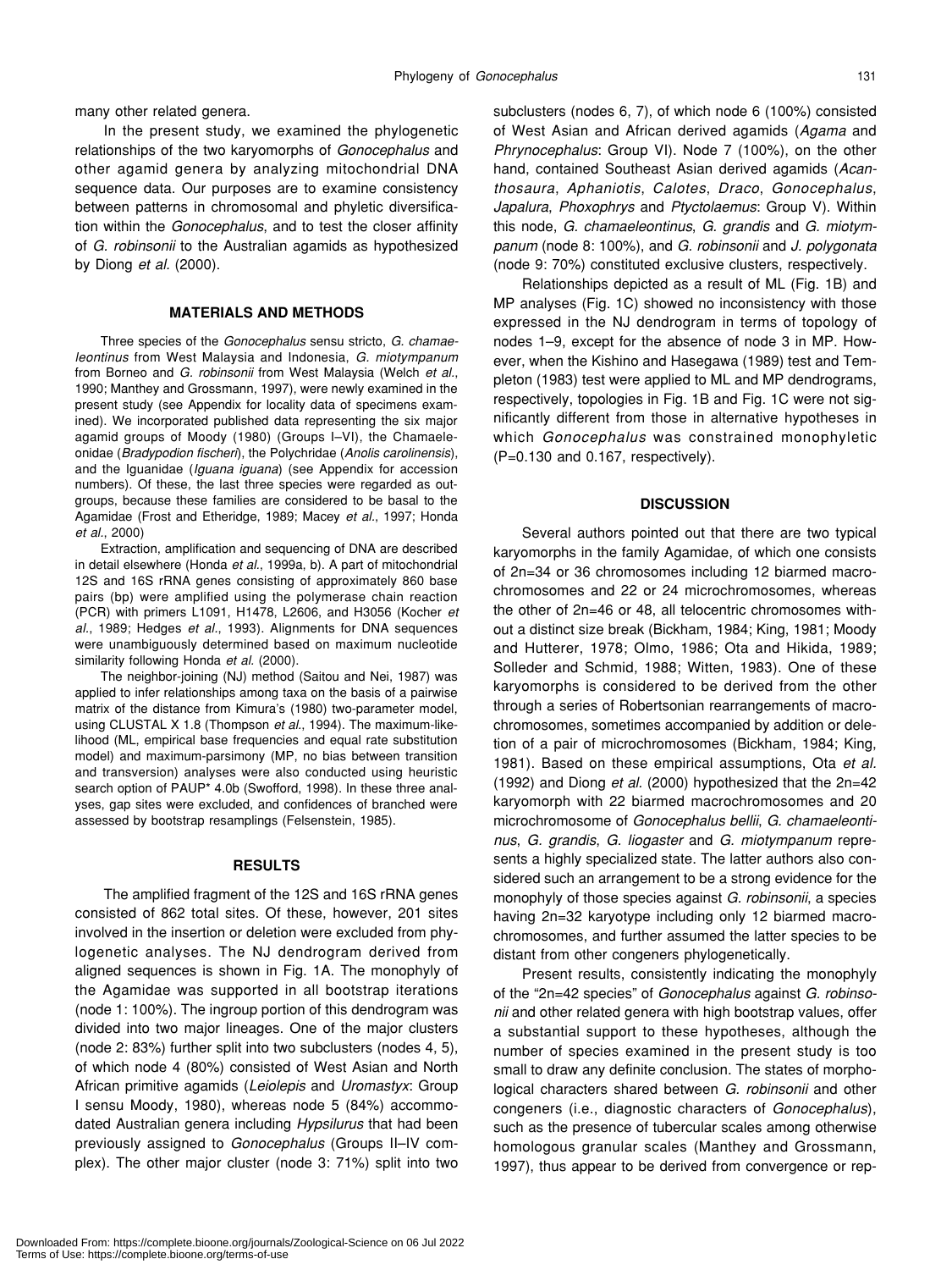resent symplesiomorphy.

As was pointed out by Diong *et al.* (2000), chromosomal arrangement of *G. robinsonii* most resembles that of a few Australian agamids in that it has only 20 microchromosomes besides 12 biarmed macrochromosomes. Present results, however, negate their close affinity, and indicate the origin of *G. robinsonii* in an Asiatic agamid radiation. Simple deletion of a pair of microchromosomes seems to be responsible for the emergence of karyotype of *G. robinsonii*.

#### **ACKNOWLEDGMENTS**

We thank M. Matsui, K. Araya, T. Ueda, L. David, A. A. Hamid, the staff of the Forest Research Center, Sepilok and the staff of National Park and Wildlife and Forest Research Sections, Forest Department of Sarawak for providing us with various helps and encouragements during our fieldwork, and C.-H. Diong for pulling our attention to chromosomal variation within the genus *Gonocephalus*. Special thanks are due N. Satoh and members of his laboratory for continuous support for our laboratory experiments. Experiments were also carried out using the facilities of the Kyoto University Museum through the courtesy of T. Nakabo and M. Motokawa.

H. Ota and T. Hikida are especially grateful to T. Hidaka and M. Matsui for providing opportunities to visit Malaysia for sampling. Our research was partially supported by Grants-in-Aid from the Japan Ministry of Education, Science, Sports and Culture (Overseas Researches Nos. 01041051 to Hidaka and 0404068 to Matsui).

#### **REFERENCES**

- Ananjeva NB, Matveyeva-Dujsebayava TN (1996) Some evidence of *Gonocephalus* species complex divergence based on skin sense organ morphology. Russ J Herpetol 3: 82–88
- Bickham JW (1984) Patterns and models of chromosomal evolution in reptiles. In "Chromosome in Evolution of Eukaryotic Groups Vol 2" Eds by AK Sharma and A Sharma, CRC Press, Florida, pp 13–40
- Baverstock PB, Donnellan SC (1990) Molecular evolution in Australian dragons and skinks: a progress report. Mem Queensland Mus 29: 323–331
- Darlington PJJr (1957) Zoogeography: The Geographical Distributions of Animals. John Wiley, New York
- DeSmet WHO (1981) Description of the orcein stained karyotypes of 27 lizards species (Lacertilia, Reptilia) belonging to the family Iguanidae, Agamidae, Chamaeleontidae and Gekkonidae (Ascalabota). Acta Zool Pathol Antverp 76: 35–72
- Diong C-H, Low M-H, Tan E-C, Yong H-S, Hikida T, Ota H (2000) On the monophyly of the agamid genus *Gonocephalus* Kaup, 1925 (Reptilia: Agamidae): a chromosomal perspective. Cur Herpetol 19: 71–79
- Felsenstein J (1985) Confidence limits on phylogenies: an approach using the bootstrap. Evolution 39: 783–791
- Frost DR, Etheridge R (1989) A phylogenetic analysis and taxonomy of iguanian lizards (Reptilia: Squamata). Univ Kansas Mus Nat Hist Misc Pub 81: 1–65
- Hedges SB, Nussbaum RA, Maxson LR (1993) Caecilian phylogeny and biogeography inferred from mitochondrial DNA sequences of the 12S rRNA and 16S rRNA genes (Amphibia: Gymnophiona). Herpetol Monogr 7: 64–76
- Honda M, Ota H, Kobayashi M, Nabhitabhata J, Yong H-S, Hikida T (1999a) Phylogenetic relationships of the flying lizards, genus *Draco* (Reptilia: Agamidae). Zool Sci 16: 535–549
- Honda M, Ota H, Kobayashi M, Nabhitabhata J, Yong H-S, Hikida T (1999b) Evolution of Asian and African lygosomine skinks of the *Mabuya* group (Reptilia: Scincidae): a molecular perspective. Zool Sci 16: 979–984
- Honda M, Ota H, Kobayashi M, Nabhitabhata J, Yong H-S, Sengoku S, Hikida T (2000) Phylogenetic relationships of the family Agamidae (Reptilia: Iguania) inferred from mitochondrial DNA sequences. Zool Sci 17: 527–537
- Kimura M (1980) A simple method for estimating evolutionary rate of base substitutions through comparative studies of nucleotide sequences. J Mol Evol 16: 116–120
- King M (1981) Chromosomal change and speciation in lizards. In "Evolution and Speciation, Essay in Honor of MJD White" Eds by WR Atchley, D Woodruff, Cambridge Press, Cambridge, pp 262–285
- King M (1990) Chromosomal and immunogenetic data: a new respective on the origin of Australia's reptile. In "Cytogenetics of Amphibians and Reptiles" Ed by E Olmo, Birkhauser Verlag, Basel, pp 153–180
- Kishino H, Hasegaw M (1989) Evaluation of the maximum likelihood estimate of the evolutionary tree topologies from DNA sequence data, and the branching order in Hominoidea. J Mol Evol 29: 170–179
- Kocher TD, Thomas WK, Meyer A, Edwards SV, Pääbo S, Villablanca FX, Wilson AC (1989) Dynamics of mitochondrial DNA evolution in animals: Amplifications and sequencing with conserved primers. Proc Nat Acad Sci USA 86: 189–191
- Macey JR, Larson A, Ananjeva NB, Papenfuss TJ (1997) Evolutionary shifts in three major structural features of the mitochondrial genome among iguanian lizards. J Mol Evol 44: 660–674
- Macey JR, Schulte JA, Larson A, Ananjeva NB, Wang Y, Pethiyagoda R, Rasteger-Pouyani, Papenfuss TJ (2000) Evaluating trans-Tethys migration: an example using Acrodont lizard phylogenetics. Syst Biol 49: 233–256
- Manthey U, Grossmann W (1997) Amphibien & Reptilien Südostasiens. Natur und Tier Verlag, Münster
- Moody SM (1980) Phylogenetic and historical biogeographical relationships of the genera in family Agamidae (Reptilia: Lacertilia). Unpubl PhD Thesis, Univ Michigan, Michigan
- Moody SM, Hutterer HR (1978) Karyotypes of the agamid lizard *Lyriocephalus scutatus* (L 1758), with a brief review of the chromosomes of the lizard family Agamidae. Bönn Zool Beitr 29: 165–170
- Olmo (1986) Reptilia. In "Animal Cytogenetics Vol 4 Chordata 3" Ed by B John, Gebruder Borntraeger, Berlin and Stuttgart, pp 1– 100
- Ota H, Hikida T (1989) Karyotypes of three species of the genus *Draco* (Agamidae: Lacertilia) from Sabah, Malaysia. Jpn J Herpetol 13: 1–6
- Ota H, Matsui M, Hikida H, Mori A (1992) Extreme karyotypic divergence between species of the genus *Gonocephalus* (Reptilia: Squamata: Agamidae) from Borneo and Australia. Herpetologica 48: 120–124
- Saitou N, Nei M (1987) The neighbor-joining method: a new method for reconstructing phylogenetic trees. Mol Biol Evol 4: 406–425
- Solleder E, Schmid M (1988) Cytogenetic studies on Sauria (Reptilia) I. Mitotic chromosomes of the Agamidae. Amphibia-Retilia 9: 301–310
- Swofford DL (1998) A Phylogenetic Analysis Using Parsimony (\*and Other Method) ver 4.0. Massachusetts
- Templeton A (1983) Phylogenetic inference from restrction endonuclease clavage site maps with particular reference to the evolution of humans and apes. Evolution 37: 221–244
- Thompson JD, Higgins G, Gibson TJ (1994) CLUSTAL W: improving the sensitivity of progressive multiple sequence alignment through sequence weighting, position specific gap penalties and weight matrix choice. Nucl Acids Res 22: 4673–4680